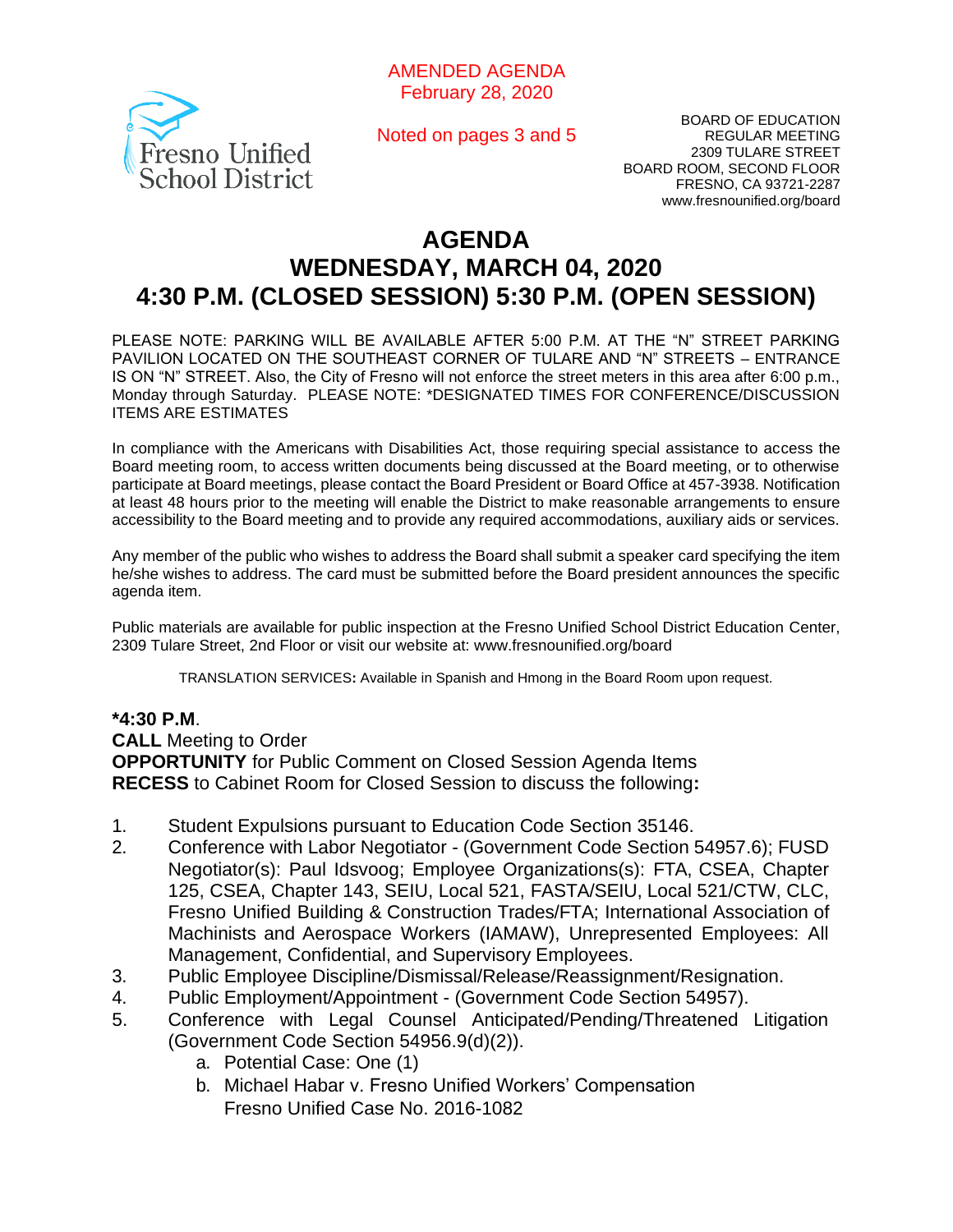# **CLOSED SESSION - continued**

- c. Phillip Puente v. Fresno Unified Workers' Compensation Fresno Unified Case No. 2016-0158, WC18-1101-2040
- d. Linda Armstrong v. Fresno Unified Workers' Compensation Fresno Unified Case No. 2006-1089, 2006-1221
- **5:30 P.M., RECONVENE** and report action taken during Closed Session, if any.

# **PLEDGE OF ALLEGIANCE**

A parent who has had a positive impact at Bakman Elementary School will lead the flag salute.

#### **HEAR Reports from Student Advisory Representatives**

An opportunity is provided to hear comments/reports from Student Advisory Representatives from Fresno High School. Contact person: Kim Mecum, telephone 457-3731.

#### **HEAR Report from Superintendent**

### **BOARD/SUPERINTENDENT COMMUNICATION**

### **OPPORTUNITY for Public Comment on Consent Agenda Items**

**ALL CONSENT AGENDA** items are considered routine by the Board of Education and will be enacted by one motion. There will be no separate discussion of items unless a Board member so requests, in which event, the item(s) will be considered following approval of the Consent Agenda.

### **A. CONSENT AGENDA**

### **A-1, APPROVE Personnel List**

Included in the Board binders is the Personnel List, Appendix A, as submitted. The Superintendent recommends approval. Contact person: Paul Idsvoog, telephone 457-3548.

**A-2, ADOPT Findings of Fact and Recommendations of District Administrative Board**

The Board of Education received and considered the Findings of Fact and Recommendations of District Administrative Panels resulting from hearings on expulsion and readmittance cases conducted during the period since the February 12, 2020 Regular Board Meeting. The Superintendent recommends adoption. Contact person: Kim Mecum, telephone 457-3731.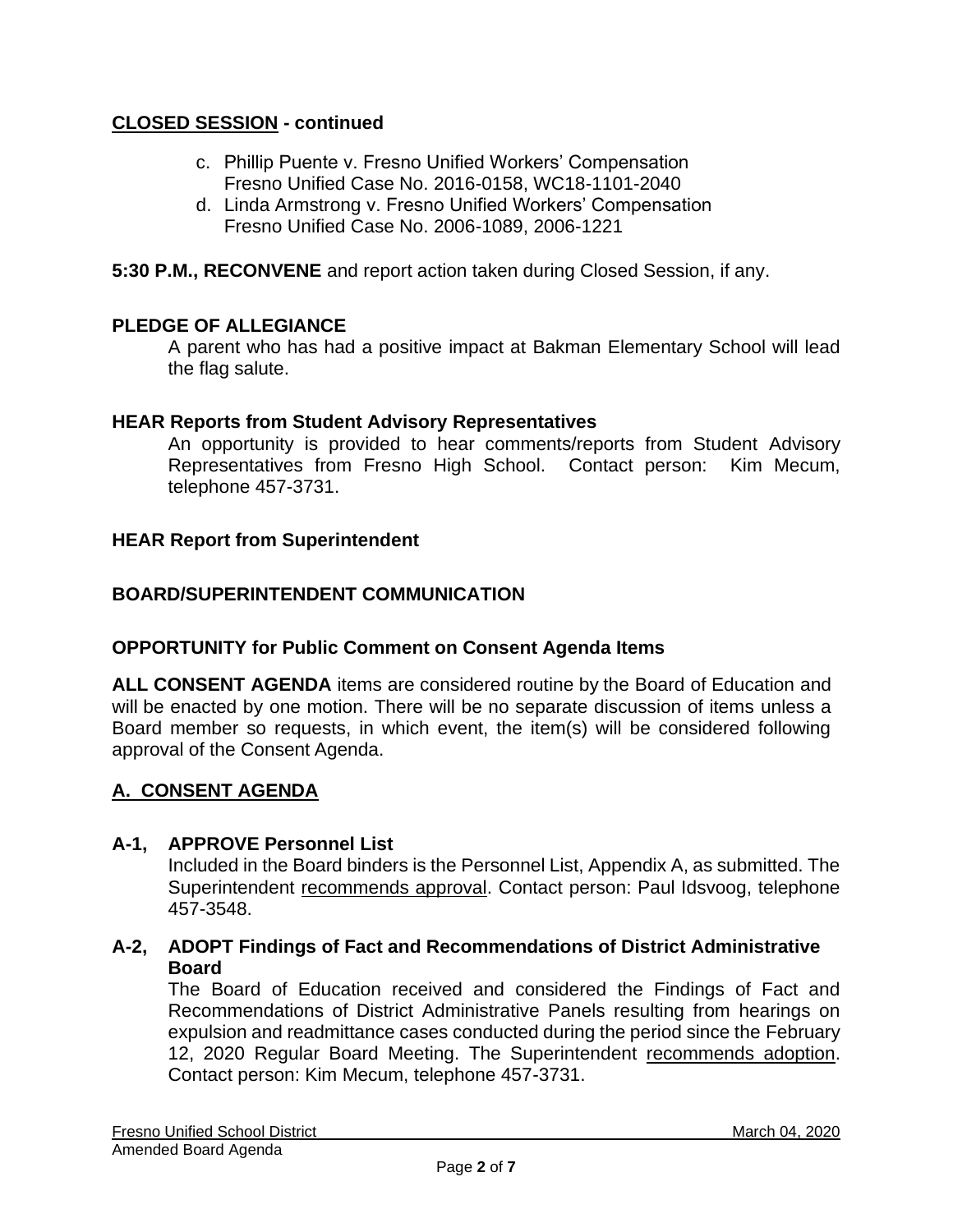# **A. CONSENT AGENDA – continued**

# **A-3, APPROVE Minutes from Prior Meeting**

Included in the Board binders are the draft minutes for the February 12, 2020 Regular Board Meeting. The Superintendent recommends approval. Contact person: Robert G. Nelson, telephone 457-3884.

### **A-3a, APPROVE Use of Piggyback Contract for Purchase of Modular Classroom and Restroom Buildings**

Available for review online and recommended for approval for use during the remainder of 2019/20 is a piggyback contract with Silver Creek Industries, Inc. This contract was inadvertently omitted from previous piggyback approval recommendations and is needed to allow purchase of buildings for summer installation to meet schools' projected enrollment and program needs. Utilization of piggyback contracts allows for efficient and cost-effective procurement and is permissible under Public Contract Codes 10299 and 20118. It is a best practice that takes advantage of competitive pricing from a contract formally bid by another public agency. By approving the contract, the Board finds that it is in the best interest of the district to utilize piggyback contracts for the purchase of modular buildings. The Superintendent recommends approval. Fiscal impact: \$2,500,000 (estimated 2019/20 expenditure) is available in the School Facilities Fund and other sources based on project need. Contact person: Karin Temple, telephone 457- 3134.

### **A-4, RATIFY Amendment Agreement with The Hanover Research Council, LLC** Included in the Board binders is an amendment agreement to expand the research capacity to include two days onsite for focus group facilitation, with a maximum of three focus groups conducted in a single day. These focus groups are in support of gathering input from staff regarding the district's vision, mission and goals. The amendment agreement is February 17, 2020 – June 30, 2020. The Superintendent recommends ratification. Fiscal impact: Sufficient funds in the amount of \$25,000.00 are available in the Communications budget for the ratification. The total amount for the agreements for 2019/20 is \$42,500. Contact person: Nikki Henry, telephone 457-3653.

# **A-5, RATIFY Purchase Orders from December 1, 2019 through December 31, 2019 – Primary Report**

Included in the Board binders is information on purchase orders issued from December 1, 2019 through December 31, 2019. Two agenda items are presented to ratify purchase orders. The first item includes the Primary Report with all purchase orders issued during the reported dates with the exception of those that may present a potential conflict of interest for an individual Board member. All remaining purchase orders are in the Supplemental Report and presented as a second agenda item. The Superintendent recommends ratification. Fiscal impact: Funding is noted on the attached pages. Contact person: Karin Temple, telephone 457-3134.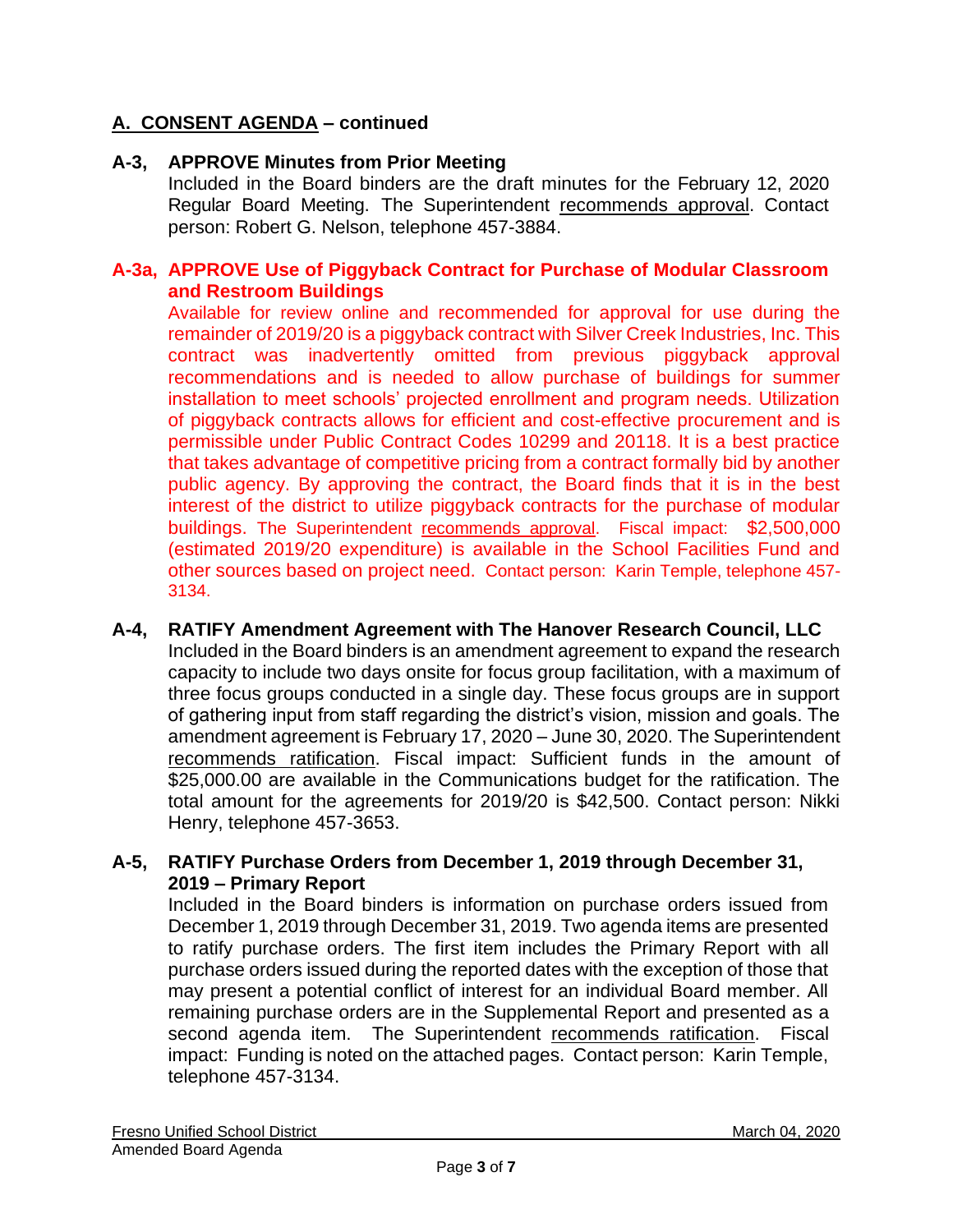# **A. CONSENT AGENDA – continued**

### **A-6, RATIFY Purchase Orders from December 1, 2019 through December 31, 2019 – Supplemental Report**

Included in the Board binders is information on purchase orders issued from December 1, 2019 through December 31, 2019. Two agenda items are presented to ratify purchase orders. The first item includes the Primary Report with all purchase orders issued during the reported dates with the exception of those that may present a potential conflict of interest for an individual Board member. All remaining purchase orders are in the Supplemental Report and presented as a second agenda item. The Superintendent recommends ratification. Fiscal impact: Funding is noted on the attached pages. Contact person: Karin Temple, telephone 457-3134.

#### **END OF CONSENT AGENDA (ROLL CALL VOTE)**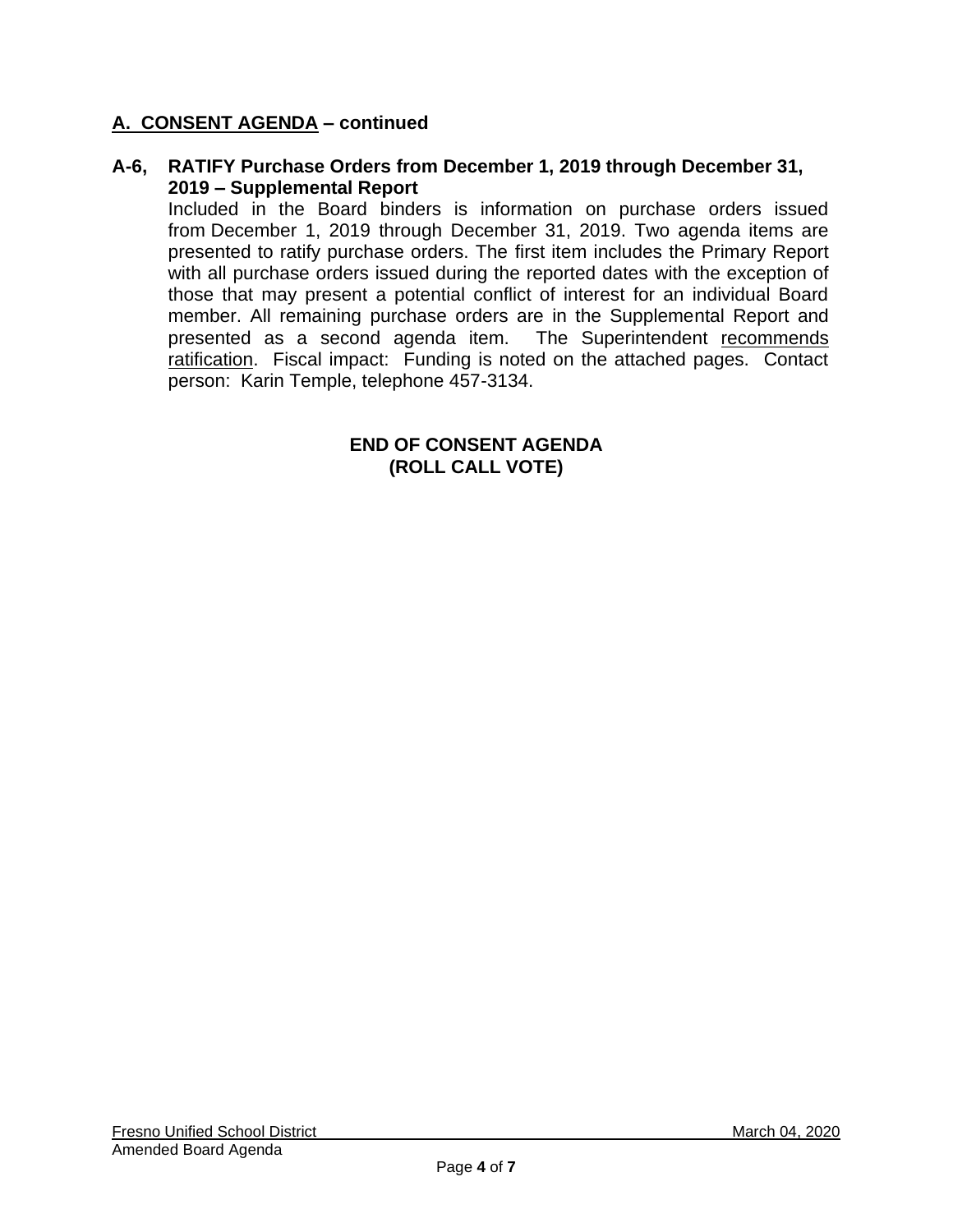# **UNSCHEDULED ORAL COMMUNICATIONS**

Individuals who wish to address the Board on topics within the Board's subject matter jurisdiction, but **not** listed on this agenda may do so at this time. If you wish to address the Board on a specific item that is listed on the agenda, you should do so when that specific item is called.

While time limitations are at the discretion of the Board President, generally members of the public will be limited to a maximum of three (3) minutes per speaker for a total of thirty (30) minutes of public comment as designated on this agenda. Any individual who has not had an opportunity to address the Board during this initial thirty (30) minute period may do so at the end of the meeting after the Board has addressed all remaining items on this agenda. Without taking action and only as expressly permitted by Board Bylaw 9323, Board members may ask questions, make brief announcements, or provide a brief response to statements presented by the public about topics raised in unscheduled oral communications. Board members must be recognized by the President in order to speak and will generally be limited to no more than one (1) minute each for this purpose. The Board President shall have the discretion to further limit Board members' opportunity to speak on topics raised in unscheduled oral communications to ensure the orderly and efficient conduct of District business.

Members of the public with questions on school district issues may submit them in writing. The Board will automatically refer to the Superintendent any formal requests that are brought before them at this time. The appropriate staff member will furnish answers to questions.

# **B. CONFERENCE/DISCUSSION AGENDA**

# **5:45 P.M.**

# **B-7a**, **DISCUSS and DENY Claim GL19-0807-4747**

Included in the Board binders is a Claim for Damages by Terrence Patrick Slatic, case GL19-0807-4747. The Superintendent recommends that the Claim be denied, and the matter referred to the district's Executive Director of Benefits and Risk Management for further handling. Fiscal impact: There is no fiscal impact to the district at this time. Contact person: David Chavez, telephone 457-3566.

# **6:00 P.M.**

### **B-7, DISCUSS and APPROVE the 2019/20 Second Interim Financial Report with a Positive Certification**

California school districts are required to approve interim financial reports twice each fiscal year. Fresno Unified School District's 2019/20 Second Interim Financial Report is presented for approval and reflects a positive certification of the district's financial condition.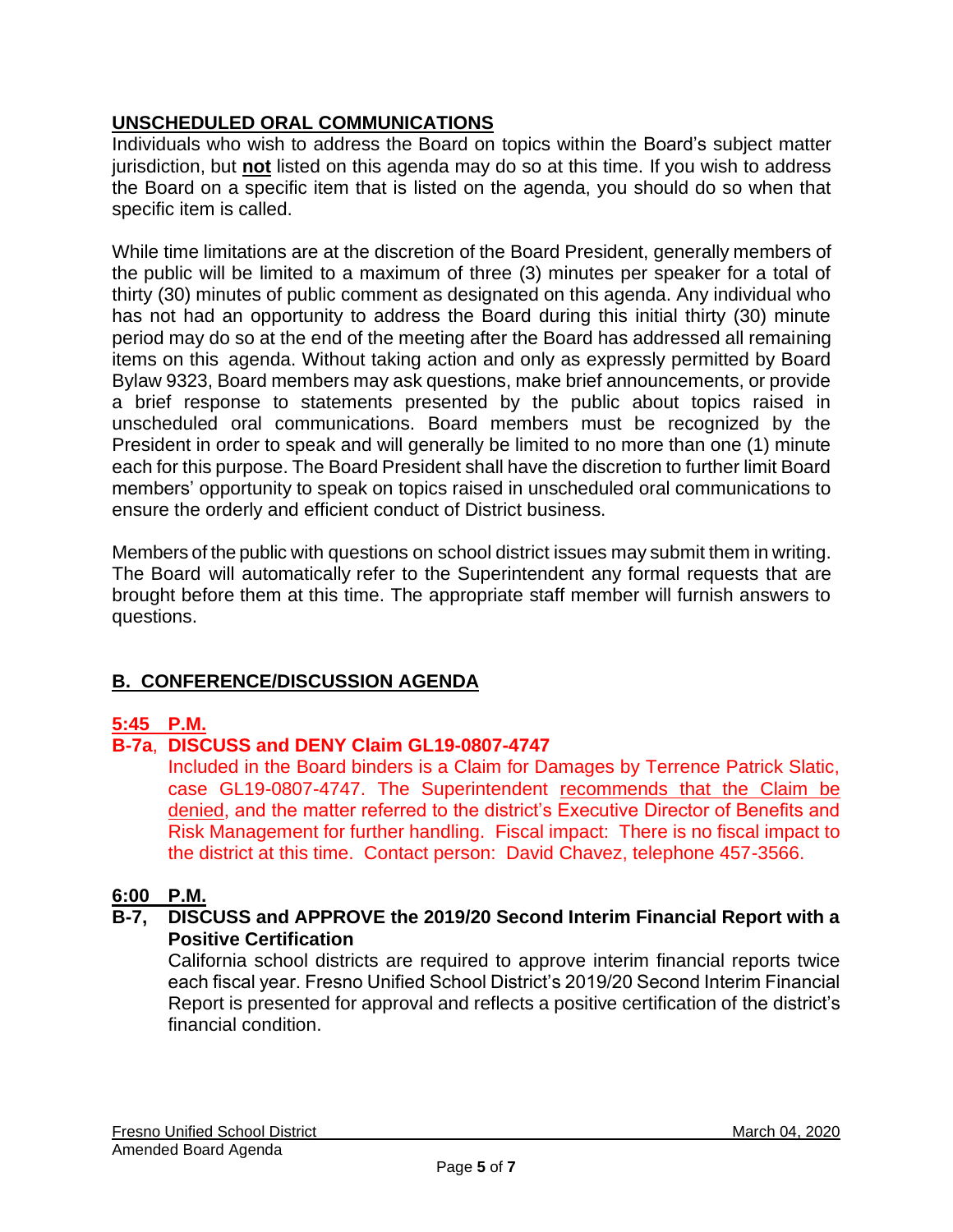# **B. CONFERENCE/DISCUSSION AGENDA – continued**

The report is based on the January 31, 2020 year-to-date revenue and expenditures as required by state law. The Superintendent recommends approval of the Second Interim Financial Report for submission to the County Superintendent of Schools. Fiscal impact: A positive certification reflects that the district's projected required reserve for 2019/20 at \$97.53 million exceeds the minimum required reserve for economic uncertainties (2%). Additionally, projections indicate a positive cash balance for the current year and two subsequent years. In addition, the support material reflects a multi-year projected budget for the Unrestricted General Fund and utilizes the state assumptions developed by the California County Superintendents Educational Services Association. Contact person: Ruth F. Quinto, telephone 457-6226.

# **6:15 P.M.**

# **B-8, DISCUSS and APPROVE California School Boards Association Delegate Assembly Ballot**

Included for Board Member consideration is ballot material for candidates seeking election to the California School Boards Association (CSBA) Delegate Assembly for Subregion 10-B, Fresno County. Ballot materials included with this agenda item consist of a memorandum from CSBA, a copy of the ballot, a list of Delegates in the region, and biological sketch forms for the candidates. The original signed ballot must be postmarked by the U.S. Post Office on or before Monday, March 16, 2020. The Board President recommends approval. Fiscal impact: There is no fiscal impact to the district at this time. Contact person: David Chavez, telephone 457-3566.

# **6:20 P.M.**

# **B-9, PRESENT and DISCUSS the 2020/21 Strategic Budget Development**

The 2020/21 Governor's Proposed Budget was released on January 10, 2020. The Board of Education has discussed the Governor's proposal and the potential impacts on Fresno Unified, as well as the strategic budget development process, at the following Board of Education meetings: January 15, 2020; January 29, 2020; February 12, 2020; and February 26, 2020. Fiscal impact: Not available at this time. Contact person: Ruth F. Quinto, telephone 457-6226.

# **6:35 P.M.**

### **B-10, DISCUSS and APPROVE Draft Fresno Unified School District Superintendent Goals for 2020/21**

On January 22, 2020, the Board held a Special Meeting to Discuss and Establish the Superintendent's Goals for 2020/21. On February 12, 2020, the Board received a draft copy of goals and has an opportunity to submit revisions to be included for considerations and approval. Draft goals with revisions will be available on, or before, February 28, 2020. The Board President recommends approval. Contact person: David Chavez, telephone 457-3566.